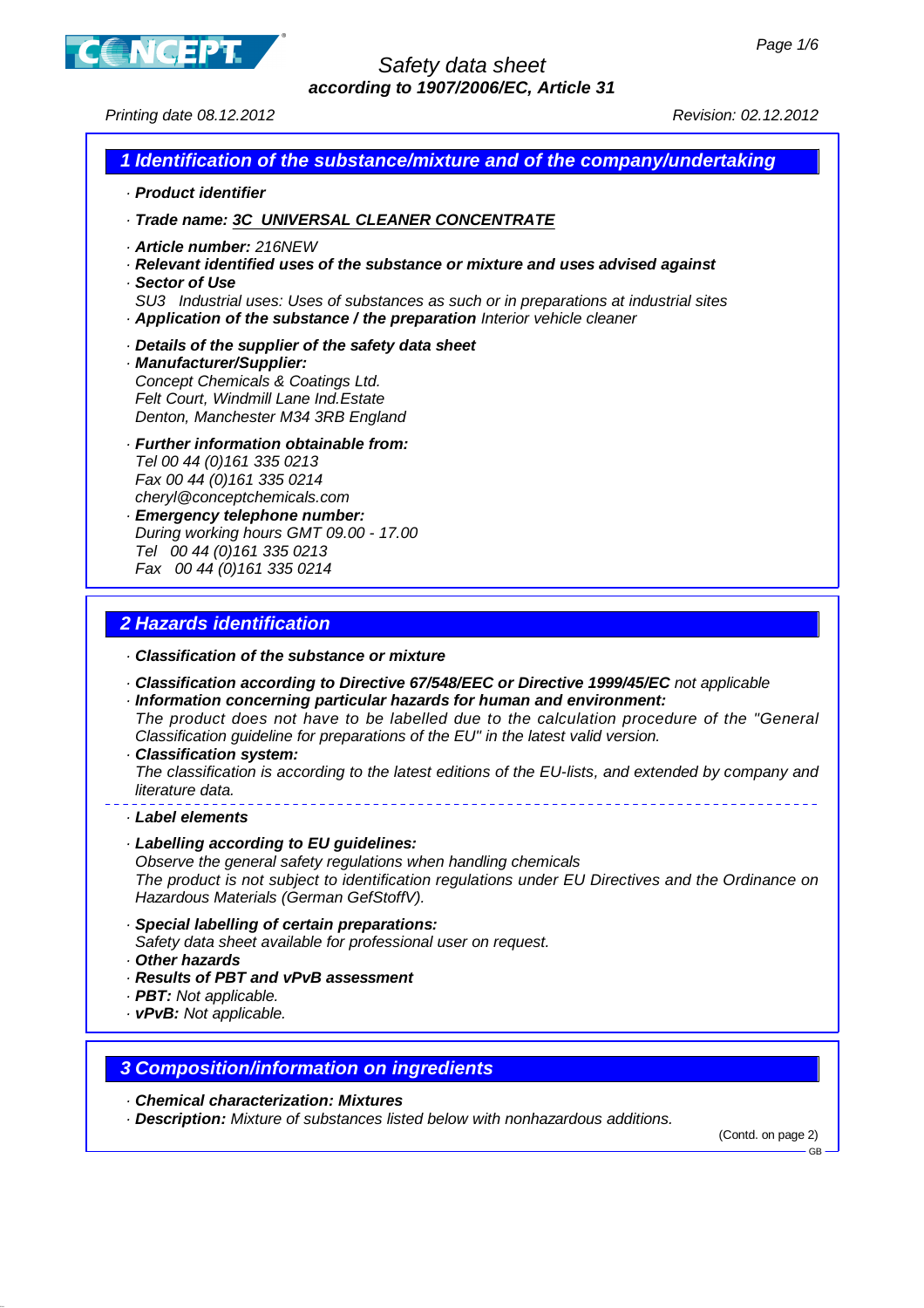

Printing date 08.12.2012 Revision: 02.12.2012

#### **Trade name: 3C UNIVERSAL CLEANER CONCENTRATE**

|                                                                 |                                                                                               | (Contd. of page 1) |
|-----------------------------------------------------------------|-----------------------------------------------------------------------------------------------|--------------------|
| · Dangerous components:                                         |                                                                                               |                    |
| CAS: 34590-94-8<br>EINECS: 252-104-2                            | (2-methoxymethylethoxy)propanol<br>substance with a Community workplace exposure limit        | $2.5 - 5%$         |
| CAS: 29387-86-8<br>EINECS: 249-598-7                            | butoxypropan-1-ol<br>$X$ Xi R36/38                                                            | $2.5 - 5%$         |
| CAS: 6834-92-0                                                  | Di-Sodium metasilicate<br>EINECS: 229-912-9 3 C R34; X Xn R20/22; X Xi R37                    | $0 - 2.5%$         |
| CAS: 68608-68-4<br>EINECS: 271-795-1                            | ß-Alanine, N-coco alkyl derivs., sodium salt<br>$X$ Xi R36                                    | $0 - 2.5%$         |
| CAS: 68439-45-2                                                 | Primary alcohol ethoxylate<br>$\times$ Xn R22; $\times$ Xi R41                                | $0 - 2.5%$         |
| CAS: 5064-31-3<br>EINECS: 225-768-6                             | trisodium nitrilotriacetate<br>$\times$ Xn R22-40; $\times$ Xi R36                            | $0 - 2.5%$         |
| CAS: 69227-21-0                                                 | Alcohol Alkoxylate<br>$\frac{1}{10}$ N R50                                                    | $0 - 2.5%$         |
| CAS: 1303-96-4<br>EINECS: 215-540-4                             | Di-Sodium Tetraborate<br><b>P</b> T Repr. Cat. 2 R60-61                                       | $0 - 2.5%$         |
| . SVHC                                                          |                                                                                               |                    |
| 1303-96-4 Di-Sodium Tetraborate                                 |                                                                                               |                    |
| · Ingredients according to detergents<br>regulation 648/2004/EC |                                                                                               |                    |
| colouring agents                                                | amphoteric surfactants, non-ionic surfactants, NTA (nitrilotriacetic acid) and salts thereof, | $< 5\%$            |

· **Additional information** For the wording of the listed risk phrases refer to section 16.

### **4 First aid measures**

· **Description of first aid measures**

- · **General information** No special measures required.
- · **After inhalation** Supply fresh air; consult doctor in case of complaints.
- · **After skin contact** Generally the product does not irritate the skin.
- · **After eye contact** Rinse opened eye for several minutes under running water.
- · **After swallowing** If symptoms persist consult doctor.
- · **Information for doctor**
- · **Most important symptoms and effects, both acute and delayed** No further relevant information available.
- · **Indication of any immediate medical attention and special treatment needed** No further relevant information available.

# **5 Firefighting measures**

- · **Extinguishing media**
- · **Suitable extinguishing agents** CO2, powder or water spray. Fight larger fires with water spray or alcohol resistant foam.
- · **Special hazards arising from the substance or mixture**
- No further relevant information available.
- · **Advice for firefighters**
- · **Protective equipment:** No special measures required.

(Contd. on page 3)

GB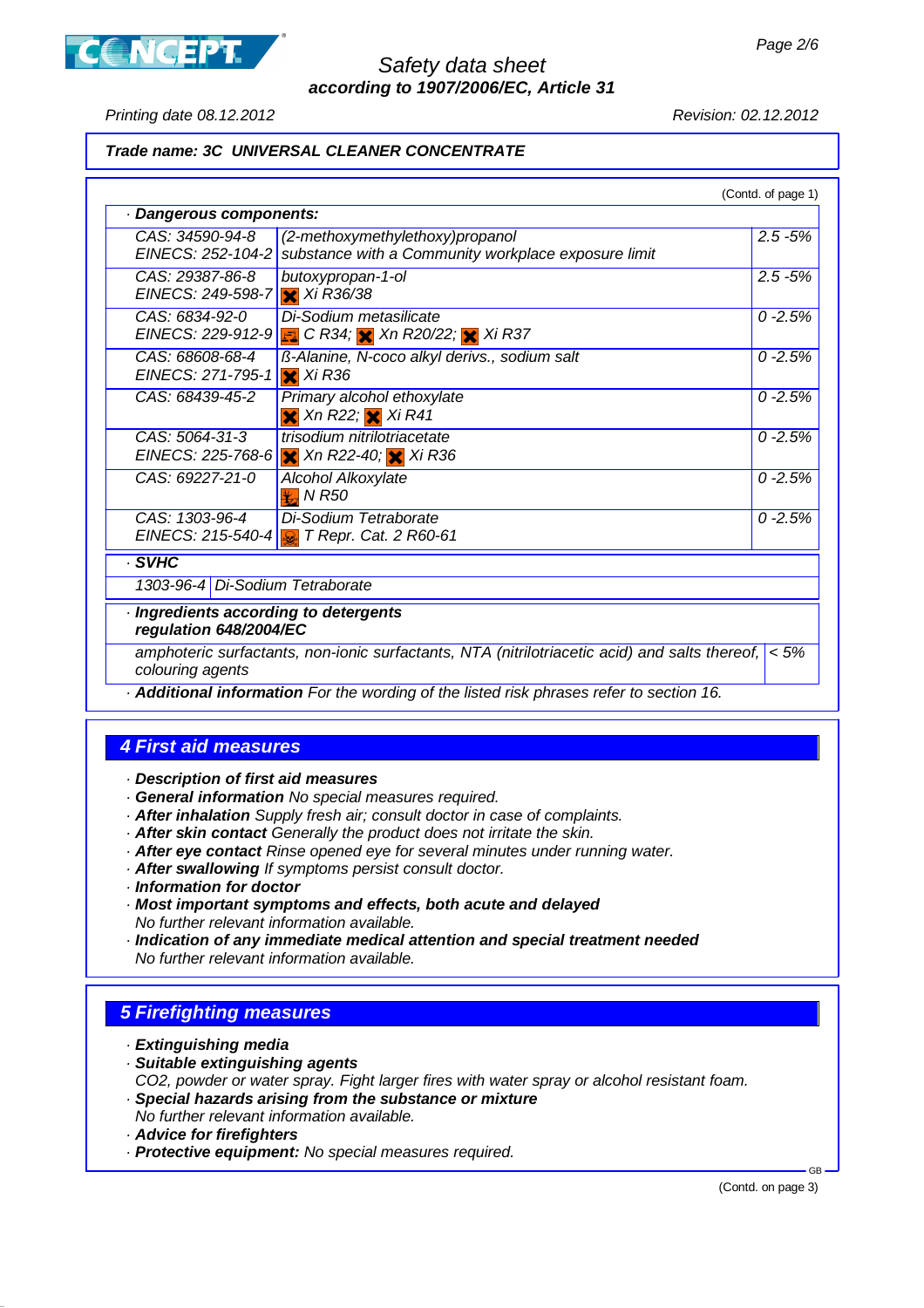

Printing date 08.12.2012 Revision: 02.12.2012

#### **Trade name: 3C UNIVERSAL CLEANER CONCENTRATE**

(Contd. of page 2)

#### **6 Accidental release measures**

- · **Personal precautions, protective equipment and emergency procedures** Not required.
- · **Environmental precautions:** Do not allow to enter sewers /surface or ground water drains. · **Methods and material for containment and cleaning up:**
- Absorb with liquid-binding material (sand, diatomite, acid binders, universal binders).
- · **Reference to other sections** No dangerous substances are released.

### **7 Handling and storage**

- · **Handling**
- · **Precautions for safe handling** No special measures required.
- · **Information about fire and explosion protection:** No special measures required.
- · **Conditions for safe storage, including any incompatibilities**
- · **Storage**
- · **Requirements to be met by storerooms and receptacles:** No special requirements.
- · **Information about storage in one common storage facility:** Not required.
- · **Further information about storage conditions:** None.
- · **Specific end use(s)** No further relevant information available.

### **8 Exposure controls/personal protection**

· **Additional information about design of technical facilities:** No further data; see item 7.

· **Control parameters**

· **Ingredients with limit values that require monitoring at the workplace:**

**34590-94-8 (2-methoxymethylethoxy)propanol**

WEL Long-term value: 308 mg/m<sup>3</sup>, 50 ppm

Sk

· **Additional information:** The lists valid during the making were used as basis.

- · **Exposure controls**
- · **Personal protective equipment**
- · **General protective and hygienic measures**
- The usual precautionary measures are to be adhered to when handling chemicals.
- · **Respiratory protection:** Not required.
- · **Protection of hands:** Rubber gloves
- · **Material of gloves** Natural rubber, NR
- · **Penetration time of glove material**

The exact break trough time has to be found out by the manufacturer of the protective gloves and has to be observed.

· **Eye protection:** Not required.

### **9 Physical and chemical properties**

- · **Information on basic physical and chemical properties**
- · **General Information**
- · **Appearance:**
	- **Form:** Fluid **Colour:** Green

(Contd. on page 4)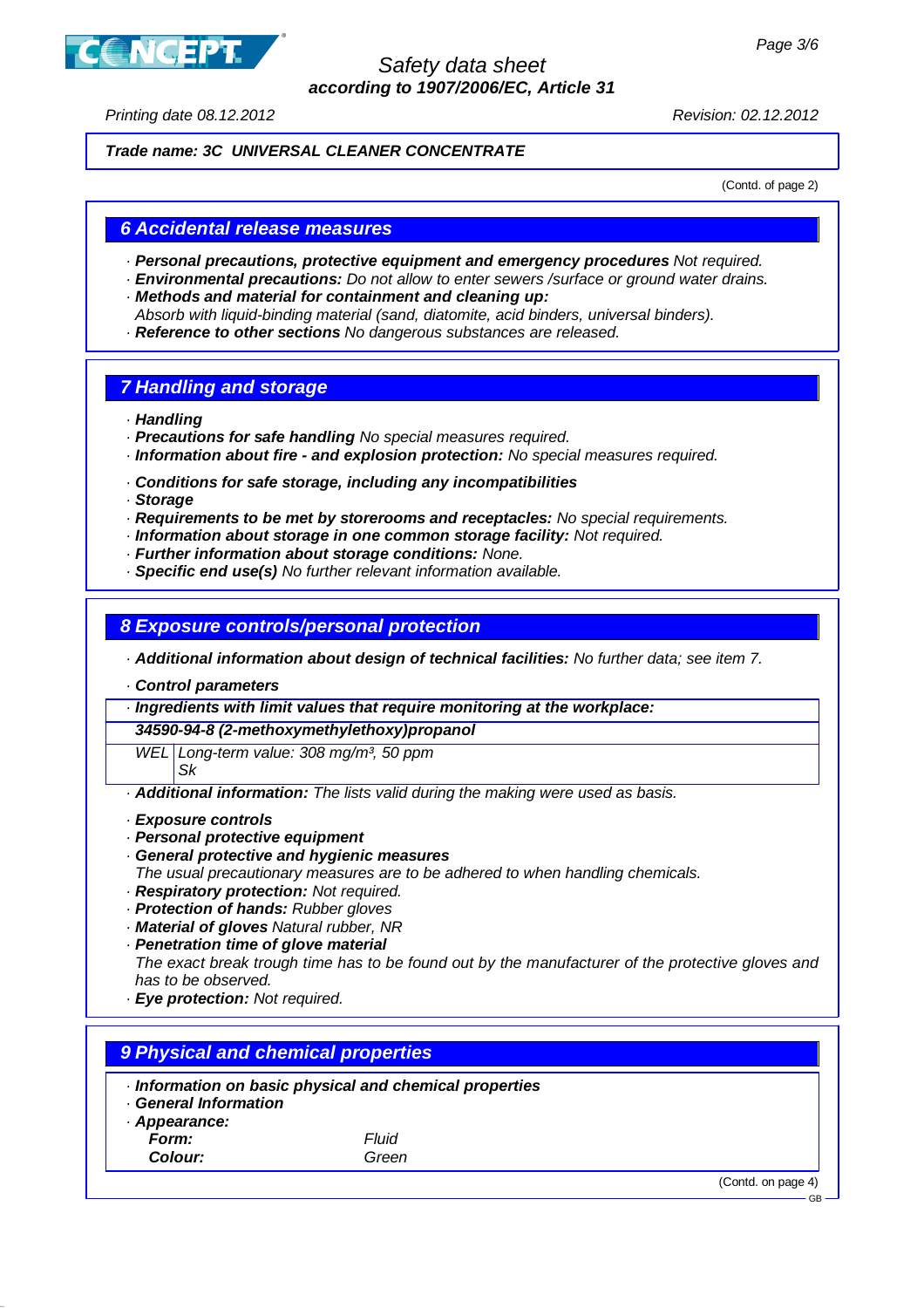



Printing date 08.12.2012 Revision: 02.12.2012

#### **Trade name: 3C UNIVERSAL CLEANER CONCENTRATE**

|                                                                                                         |                                                     | (Contd. of page 3) |
|---------------------------------------------------------------------------------------------------------|-----------------------------------------------------|--------------------|
| · Odour:                                                                                                | Characteristic                                      |                    |
| $\cdot$ pH-value at 20 °C:                                                                              | 11.8                                                |                    |
| Change in condition<br>Melting point/Melting range: undetermined<br>Boiling point/Boiling range: 100 °C |                                                     |                    |
| · Flash point:                                                                                          | Not applicable                                      |                    |
| · Self-igniting:                                                                                        | Product is not selfigniting.                        |                    |
| Danger of explosion:                                                                                    | Product does not present an explosion hazard.       |                    |
| $\cdot$ Vapour pressure at 20 °C:                                                                       | 23 hPa                                              |                    |
| ⋅ Density at 20 ℃:                                                                                      | $1.02$ g/cm <sup>3</sup>                            |                    |
| · Solubility in / Miscibility with<br>Water:                                                            | Fully miscible                                      |                    |
| · Solvent content:<br><b>Organic solvents:</b><br><b>Water:</b>                                         | 1.7%<br>84.3 %                                      |                    |
| Solids content:<br>Other information                                                                    | 14.0%<br>No further relevant information available. |                    |

### **10 Stability and reactivity**

- · **Reactivity**
- · **Chemical stability**
- · **Thermal decomposition / conditions to be avoided:**
	- No decomposition if used according to specifications.
- · **Possibility of hazardous reactions** No dangerous reactions known
- · **Conditions to avoid** No further relevant information available.
- · **Incompatible materials:** No further relevant information available.
- · **Hazardous decomposition products:** No dangerous decomposition products known

# **11 Toxicological information**

- · **Information on toxicological effects**
- · **Acute toxicity:**
- · **Primary irritant effect:**
- · **on the skin:** No irritant effect.
- · **on the eye:** No irritating effect.
- · **Sensitization:** No sensitizing effects known.
- · **Additional toxicological information:**

The product is not subject to classification according to the calculation method of the General EU Classification Guidelines for Preparations as issued in the latest version.

When used and handled according to specifications, the product does not have any harmful effects to our experience and the information provided to us.

### **12 Ecological information**

- · **Toxicity**
- · **Aquatic toxicity:** No further relevant information available.

(Contd. on page 5)

GB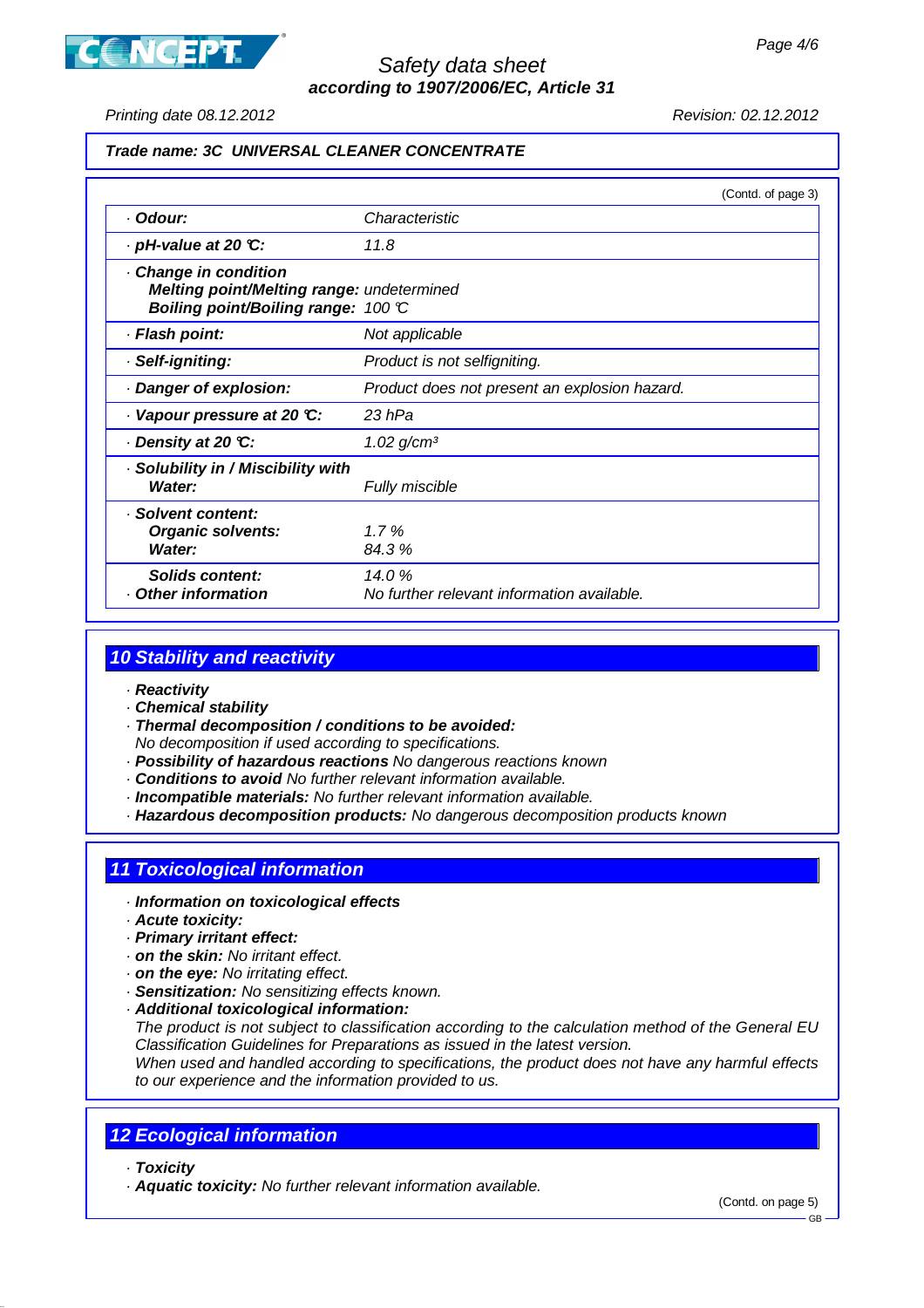Page 5/6



## Safety data sheet **according to 1907/2006/EC, Article 31**

Printing date 08.12.2012 Revision: 02.12.2012

(Contd. of page 4)

# **Trade name: 3C UNIVERSAL CLEANER CONCENTRATE**

- · **Persistence and degradability** No further relevant information available.
- · **Behaviour in environmental systems:**
- · **Bioaccumulative potential** No further relevant information available.
- · **Mobility in soil** No further relevant information available.
- · **Additional ecological information:**
- · **General notes:**

The surfactant(s) contained in this preparation complies(comply) with the biodegradability criteria as laid down in Regulation (EC) No.648/2004 on detergents. Data to support this assertion are held at the disposal of the competent authorities of the Member States and will be made available to them, at their direct request or at the request of a detergent manufacturer.

Water hazard class 1 (German Regulation) (Self-assessment): slightly hazardous for water.

Do not allow undiluted product or large quantities of it to reach ground water, water course or sewage system.

Rinse off of bigger amounts into drains or the aquatic environment may lead to increased pHvalues. A high pH-value harms aquatic organisms. In the dilution of the use-level the pH-value is considerably reduced, so that after the use of the product the aqueous waste, emptied into drains, is only low water-dangerous.

#### · **Results of PBT and vPvB assessment**

- · **PBT:** Not applicable.
- · **vPvB:** Not applicable.
- · **Other adverse effects** No further relevant information available.

### **13 Disposal considerations**

· **Waste treatment methods**

· **Recommendation** Do not allow product to reach ground water or water course.

- · **Uncleaned packaging:**
- · **Recommendation:** Disposal must be made according to official regulations.

| · UN-Number                                         |                 |  |
|-----------------------------------------------------|-----------------|--|
| · ADR, ADN, IMDG, IATA                              | Void            |  |
| · UN proper shipping name<br>· ADR, ADN, IMDG, IATA | Void            |  |
| · Transport hazard class(es)                        |                 |  |
| · ADR, ADN, IMDG, IATA                              |                 |  |
| · Class                                             | Void            |  |
| · Packing group                                     |                 |  |
| · ADR, IMDG, IATA                                   | Void            |  |
| <b>Environmental hazards:</b>                       |                 |  |
| · Marine pollutant:                                 | No              |  |
| Special precautions for user                        | Not applicable. |  |
| · Transport in bulk according to Annex II of        |                 |  |
| <b>MARPOL73/78 and the IBC Code</b>                 | Not applicable. |  |

(Contd. on page 6)